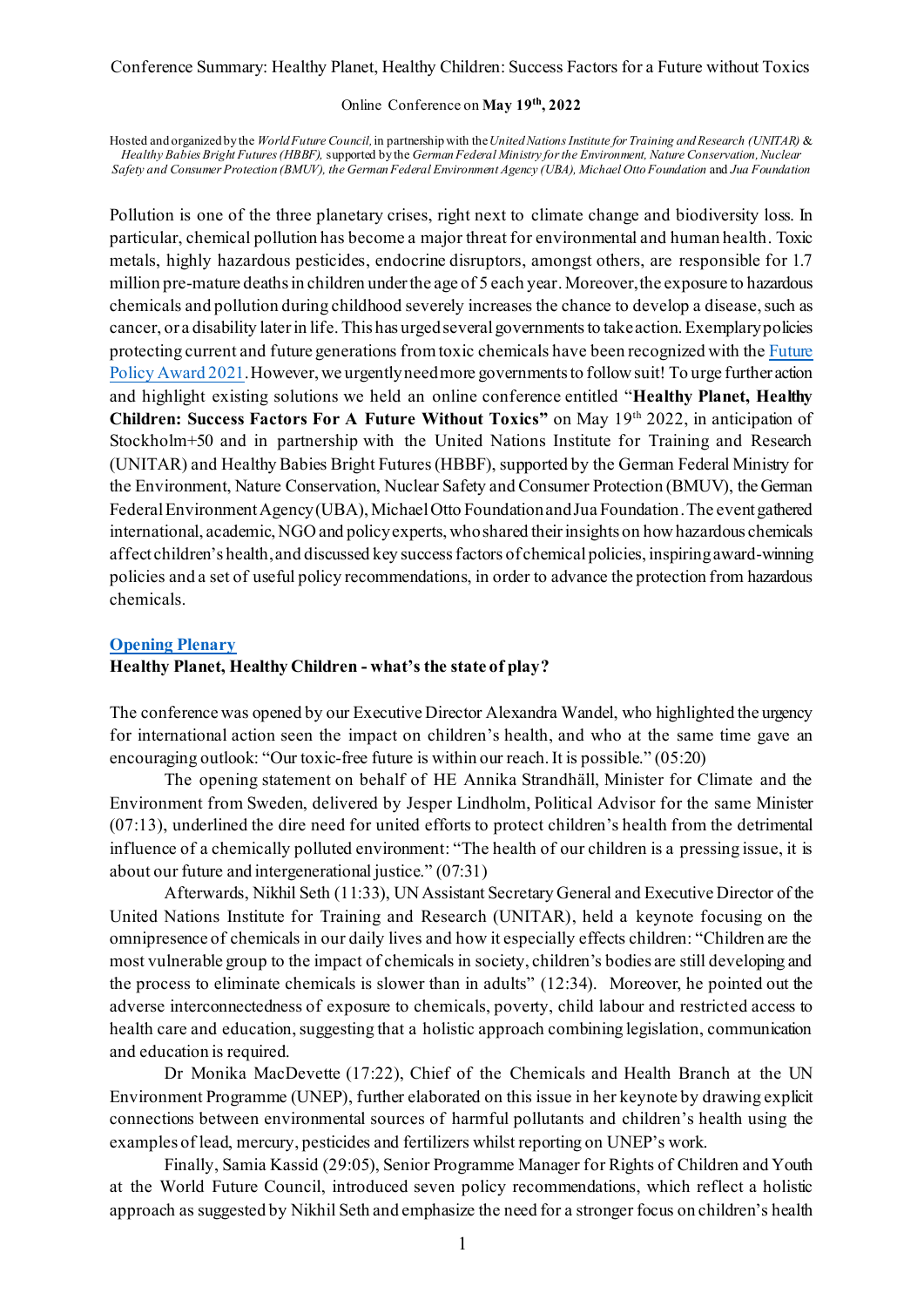#### Online Conference on **May 19th, 2022**

Hosted and organized by the *World Future Council,*in partnership with the*United Nations Institute for Training and Research (UNITAR)* & *Healthy Babies Bright Futures (HBBF),* supported by the *GermanFederal Ministry for the Environment, Nature Conservation, Nuclear Safety and Consumer Protection (BMUV), the German Federal Environment Agency (UBA), Michael Otto Foundation* and *Jua Foundation*

and for a child rights-based approach with regard to regulating and fighting chemical pollution: "Act as if millions of children's lives are at risk; because they are " $(29:44)$ .<sup>1</sup>

After this noteworthyopening plenary, participants could join one of two breakout sessions with a special focus on either Highly Hazardous Pesticides (HHPs) or on Toxic Metals.

# **Parallel session 1 The Dangerous Assistants: Highly Hazardous Pesticides (HHPs)**

The session on Highly Hazardous Pesticides (HHPs) was moderated by Renate Künast, Member of Parliament and former Federal Minister of Consumer Protection, Food and Agriculture in Germany, who introduced the topic by informing on the grave health risks posed by HHPs, including fatal and non-fatal (unintentional) poisoning as well as self-poisoning, which is "the most common suicide method globally" (02:41). She also pointed out the disproportionate effect on children, and "with use increasing worldwide" (01:54) the dire need "to take bold action in this matter" (03:25).

To share a promising example of such "bold action", the session started with an interview with Sundar Anbalagan (07:37), Chief Executive Officer of the Sikkim Organic Farming Development Agency in India. Sikkim is the first 100 % organic state in the world and this achievement was honored with the Future Policy Gold Award in 2018. Mr Anbalagan firstly pointed out that the starting point was the conservation of biodiversity, which led to an extensive phase of preparatory work to make Sikkim completely organic: "The preparatory work included training of farmers[and of] all the stakeholders, creating institutional mechanisms, infrastructure, and facilities, and even pilot projects" (11:48). In addition, he explained that the implementation and optimization of a policy is an ongoing process, by showing how, after Sikkim became organic in 2016, a value chain was created to support farmers. Farmers were grouped into organizations and marketing policies were enabled, with the latter also being intended to encourage young people to work in this sector. If you wish to know more about organic Sikkim, you can watch the film shared after the interview here.

Another impressive example for political action on HHPs followed with a short film (15:45). The film reported about the impact of Sri Lanka's Control of Pesticides Act No. 33 (1980, amended in 1994, 2011, 2020) and the National Policy and Action Plan on Prevention of Suicide (1997). These policies won together a Future Policy Special Award in 2021, because they helped to reduce the suicide rate in Sri Lanka tremendously (once one of the highest worldwide).

Subsequently, the discussion started  $(25:48)$  with a focus on issues regarding the nexus of HHPs and children's health. Gamini Manuweera (27:35), Independent Consultant on Chemical Risk Management at the Centre for Pesticide Suicide Prevention (CPSP) at University of Edinburgh firstly pointed out "the lack of children-targeted policies, laws and actions" (28:48), especially in developing countries and therefore the need "to have targeted actions on highly hazardous pesticide s related to children's health" (31:26), including the protection from exposure and the restriction of access to HHPs.

Gerold Wyrwal (32:19), Agricultural Officer for Pesticide Management at the Food and Agricultural Organization of the United Nations (FAO) spoke on behalf of Baogen Gu, Senior Agricultural Officer Pest and Pesticide Management at FAO. He said that one of the biggest issues in relation to regulating HHPs is that although "all key actors actually saying there are a few economically feasible alternatives" (34:34),farmers in the field often do not feel that there are. So, while it is important

<sup>&</sup>lt;sup>1</sup> The seven policy recommendations are based on UNEP's *Global Chemical Outlook II* (2019) and were compiled with support from the NGO Healthy Babies, Bright Futures (HBBF).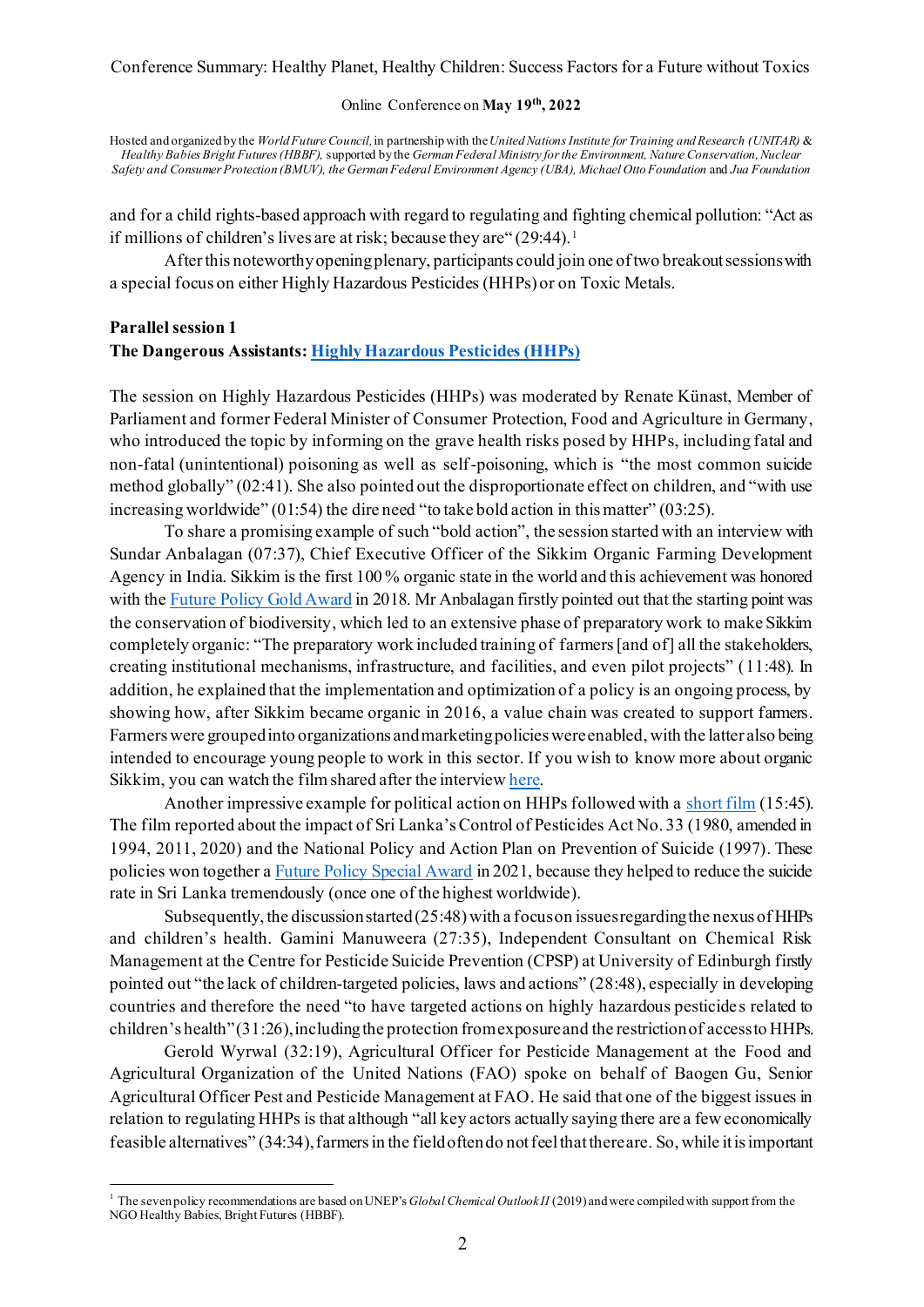#### Online Conference on **May 19th, 2022**

Hosted and organized by the *World Future Council,*in partnership with the*United Nations Institute for Training and Research (UNITAR)* & *Healthy Babies Bright Futures (HBBF),* supported by the *GermanFederal Ministry for the Environment, Nature Conservation, Nuclear Safety and Consumer Protection (BMUV), the German Federal Environment Agency (UBA), Michael Otto Foundation* and *Jua Foundation*

to raise these issues with member states and arrive at global policy agreements, it is also very important to provide technical and financial assistance.

Gamini Manuweera (36:20), who was involved in the development and implementation of the Sri Lankan policies, was asked to share insights on key factors for a successful implementation: "The two points I have is effective collaboration with agencies, of course, the health sector, agriculture sector, and research and extension. And last but not least, the political blessing at the highest level to support this; that was really very much of an important thing that allowed us to sort of work through all these different sectors, across the problem to come to some kind of very sustainable situation in the country" (38:28).

In relation to this, Ingrid Fritsche (42:31), Future Policy Award Project Manager at the World Future Council (WFC), elaborated on the aspects that build an exemplary policy by referring to the seven Principles for Sustainable Development Law as promoted by the International Law Association, and by pointing out the need for a holistic approach. In accordance with the WFC goal – to showcase exemplary policy solutions, the discussion then turned to the question how successful policies can be implemented elsewhere, with Gamini Manuweera (48:01) stating that with the Sri Lankan example it was vital that NGOs and research groups were and are spreading the experiences and learnings to the global community. Gerold Wyrwal (51:24) added that "we need these success storiesto convince other countries and policymakers that it is actually possible, that it's not just a theoretical activity" (51:36) and that young people need to be inspired by them.

Finally, all speakers shared their view on the policy recommendations and key success factors (53:03): Sundar Anbalagan (01:04:26) stated that in Sikkim it was firstly "political will" (01:04:40) and "political continuity of the organic farming activities in our state that has really helped us in our health as our costs" (01:05:06) as well as a strong focus on the issue. Gamini Manuweera (01:05:39) outlined "communication, the media role and science policy interface"  $(01:07:02)$ , meaning that it is very important to turn a complex scientific issue into something comprehensible and understandable, "to break this barrier" (01:06:11). Gerold Wyrwal (01:07:21) claimed that "awareness raising, sharing that information and whatever is coming, that is key to our success" (01:07:26), as well as countries working "hand in hand" (01:08:03), sharing knowledge as well as highly qualified actors. Ingrid Fritsche (01:10:08) lastly underscored the importance of a multistakeholder approach: "It's really important to take into account and involve the people who are affected by these policies and to do that in a holistic way, to really involve all the target groups and the vulnerable populations but also industry, so a ll the stakeholders that need to give their voice on that" (01:11:03). She also shared that her experience with the Future Policy Award shows that it is very important that policies are not only good "on paper", but are properly implemented, and that sometimes it only takes one person to achieve this: "It's also coming down to single people, individuals, to go the extra mile and really bring about such great policies" (01:12:20).

# **Parallel session 2 The Invisible Enemy: Toxic Metals**

The session on Toxic Metals focused on lead in paints and was moderated by Eduardo Caldera Petit, SAICM Programme Officer and UNEP Programme Management Officer. He shortly introduced the topic by pointing out the nexus between lead exposure and children's health and by noting that according to WHO lead exposure causes 143,000 cases of death and 600,000 cases of intellectual disability in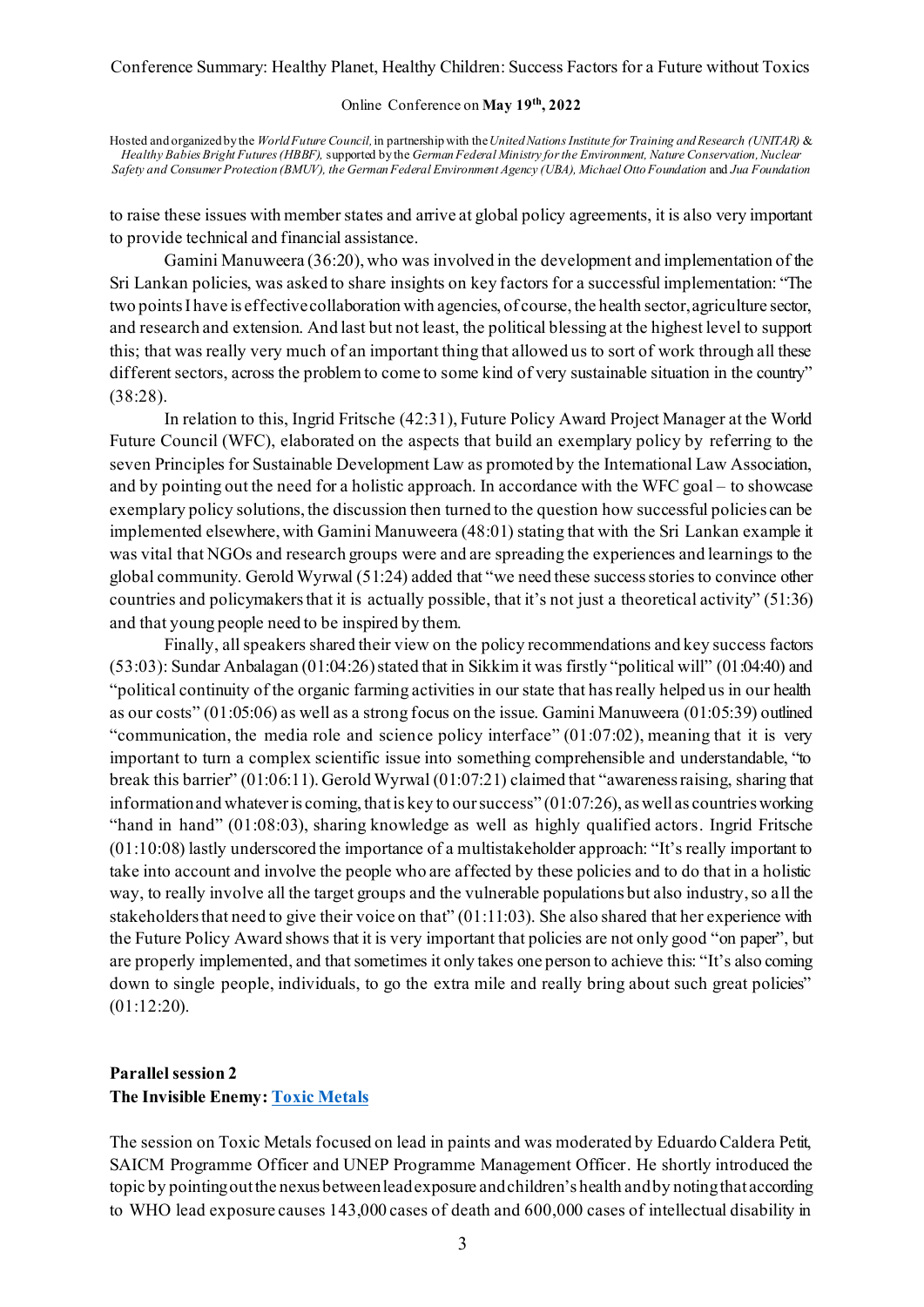#### Online Conference on **May 19th, 2022**

Hosted and organized by the *World Future Council,*in partnership with the*United Nations Institute for Training and Research (UNITAR)* & *Healthy Babies Bright Futures (HBBF),* supported by the *GermanFederal Ministry for the Environment, Nature Conservation, Nuclear Safety and Consumer Protection (BMUV), the German Federal Environment Agency (UBA), Michael Otto Foundation* and *Jua Foundation*

children every year: "Chemical safety plays an important role in protecting children's health and calls for actions to enact legislation and implement regulations necessary to protect our children from lead exposure" (01:17). Moreover, he highlighted promising global developments within projects such as SAICM's Global Best Practices on Emerging Chemical Policy Issues of Concern under the Strategic Approach to International Chemicals Management: "Within this project, we're working with over 35 small and medium-sized enterprises(SMEs) in six countries, assisting them to switch to lead paint, to paint that doesn't contain any lead or that doesn't contain any additive of lead. And we're demonstrating through this small pilot project with these SMEs, that converting to lead-free production of paint is feasible and is achievable" (03:50).

After this insightful introduction, Angela Bandemehr (06:28), International Lead Paint Program Manager at US Environmental Protection Agency (EPA) and Chair of the Global Alliance to Eliminate Lead Paint, elaborated on the impacts of unregulated lead on children's health, explaining the need to act now with "one in three children globally being lead poisoned" (08:33) and low- and middle-income being disproportionately affected. This, combined with the health impacts caused by lead being irreversible, calls for preventive rather than reactive approaches: "Preventing exposure is really the best way to prevent health impacts" (09:33).

Following these insights, Joel Maleon (15:49), Senior Environmental Management Specialist at the Department of Environment and Natural Resources—Environmental Management Bureau (DENR-EMB) was interviewed by Mr Caldera Petit regarding his experiences in the Philippines. He was involved in the implementation of the Philippines' Chemical Control Order (CCO) for Lead and Lead Compounds (2013-2024) from the beginning, an exemplary policy that was rewarded with a Future Policy Special Award in 2021. The Philippines were the first Southeast Asian country to successfully implement legislation mandating lead-safe paint by applying a multistakeholder approach. He pointed out that several related factors were vital to implement the CCO successfully: "The key here really is that all stakeholders believed in one objective, and that is human safety and safe environment for all" (19:40). In conclusion he stated: "I think key factor number one is a multistakeholder approach in the development of a policy. And number two, being able to compromise, each of the stakeholders should be able to compromise in order to achieve this common objective" (23:43).

Then, the discussion was opened (24:04) with Angela Bandemehr (26:39), who took part in developing UNEP's Model Law and Guidance for Regulating Lead Paint and who shared insights on this work as well as her efforts with the Global Alliance to Eliminate Lead Paint. Supporting Mr Maleon's argument of a common objective, she stated that "the Alliance essentially keeps the drumbeat going at the global level" (27:46) and applies a multistakeholder approach: "Building on the Model Law, building on what needs to be in an effective law, one has to think about compliance and enforcement, while one drafts a law, so that the law itself contains the right provisions for document and compliance for assuring that those who are affected by the law know exactly what they need to do" (30:51).This highlighted the importance of integrating a focus on compliance and enforcement. She further underscored the significance of global experience, best practices exchange as well as awareness raising.

Subsequently, Shankar Prasad Paudel (34:17), Senior Divisional Chemist at the Department of Environment in Nepal, shared that for Nepal Angela Bandemehr's last aspect, namely raising awareness, is currently the most vital factor, because "people are still not much aware about lead poisoning" (34:38). He also urged to think of potential difficulties, when implementing a law and to develop a multi-faceted plan beforehand.

Dr. Tadesse Amera (36:16), Co-Chair of the International Pollutants Elimination Network (IPEN) and Executive Director of Pesticide Action Nexus Association (PAN-Ethiopia), pointed out that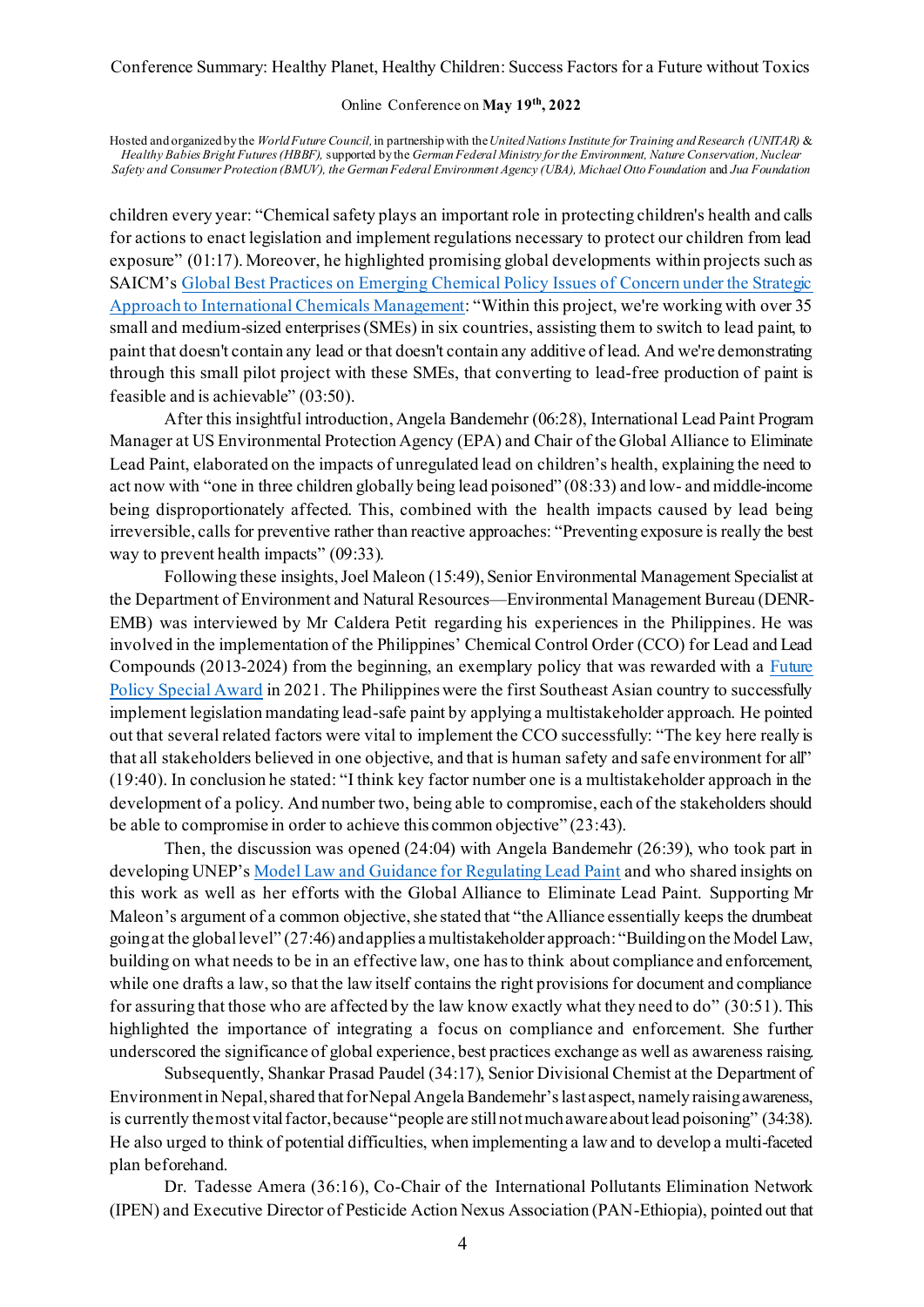#### Online Conference on **May 19th, 2022**

Hosted and organized by the *World Future Council,*in partnership with the*United Nations Institute for Training and Research (UNITAR)* & *Healthy Babies Bright Futures (HBBF),* supported by the *GermanFederal Ministry for the Environment, Nature Conservation, Nuclear Safety and Consumer Protection (BMUV), the German Federal Environment Agency (UBA), Michael Otto Foundation* and *Jua Foundation*

for Ethiopia's Lead in Paint Control Regulation No. 429 (2018), which was shortlisted for the Future Policy Award in 2021, the key factors for implementation were, as suggested by Samia Kassid's policy recommendations in the Opening Plenary, to act as if millions of children's lives are at stake, to establish legally-binding regulation and "to create a pathway to a toxic-free future for the environment's biodiversity" (37:25). He also stretched the need for global action as taken by WHO and UNEP to be able "to trickle down to the national level, so that governments, civil society and industry can also work together" (40:47) and, especially in the Global South, adequate financing. Finally, he suggested to include further sources of lead in the future development of environmentally sound management, for instance lead-acid batteries.

Mr Maleon (39:28) additionally underscored the importance of information and education to make the common objective understandable and feasible: "You may have a good policy, you may have a good law, but if on the other side the end user does not understand this policy, then I think it would not work as intended" (39.53).

Finally, Angela Bandemehr (44:07) shared the promising insight that the experience with existing policies and the Model Law suggest that regarding lead regulation many countries , were actually able to move forward on a kind of lower than usual level of effort for resources" (44:42).

#### **Closing Plenary**

# **What can bring us closer to a Future without Toxics? About policies, success factors and international developments**

After the enlightening and fruitful breakout sessions, all participants joined the Closing Plenary, moderated first by Ingrid Fritsche and later by Anja Leetz, Advisor - One Health at GIZ and Senior Advisor at World Future Council.

It started with Renate Künast and Eduardo Caldera Petit sharing the main results from the parallel breakout sessions. Regarding policies regulating HHPs, Renate Künast (01:08) highlighted as the key success factors: political blessing (meaning political will), at least one individual with a strong incentive to work on the issue, collaboration and cooperation, a multistakeholder approach, success stories as well as a common objective, e.g. "how can we produce food in a sustainable way?" (05:16).

Eduardo Caldera Petit (06:37) explained that for the panelists in the session on Toxic Metals, "coordination and multistakeholder engagement is key" (07:19): all stakeholders should be included from the beginning (e.g. industry), by integrating them into coordination efforts on the national and international level and creating opportunities to find compromises. He further noted the importance of a strong common objective as well as of organizations like the Global Alliance to Eliminate Lead Paint to enable support and knowledge sharing across borders. Additionally, according to the panel, to make a policy feasible, a focus on enforcement and compliance is vital, requiring "adequate resources and advanced planning" (10:40). Lastly, he highlighted the need to spread available knowledge and make it understandable: "Information and education campaigns, awareness raising events are important. If a good policy or a law is not understood by the end user, then there is no success" (10:49).

Closing the introductory part, Samia Kassid (13:03) shortly shared the results of a survey all participants could take part in, in which they were asked to choose one of the seven Policy Recommendations that had been introduced in the Opening Plenary. Most participants indicated that they deemed recommendation Nr 7, namely 'Creating pathways to a toxic free future by inspiring the evaluation and adoption of safer alternatives', the most important one for their country.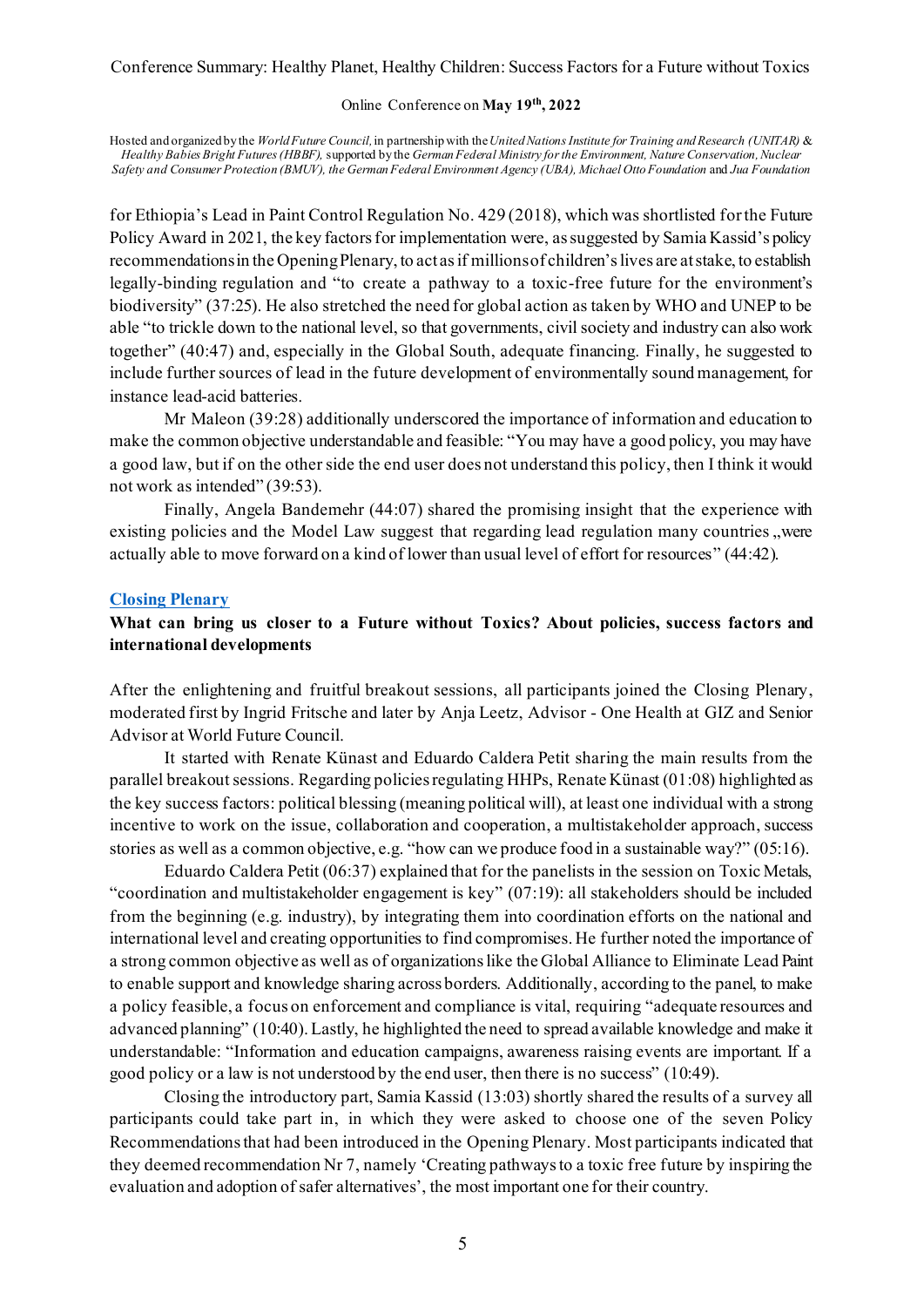#### Online Conference on **May 19th, 2022**

Hosted and organized by the *World Future Council,*in partnership with the*United Nations Institute for Training and Research (UNITAR)* & *Healthy Babies Bright Futures (HBBF),* supported by the *GermanFederal Ministry for the Environment, Nature Conservation, Nuclear Safety and Consumer Protection (BMUV), the German Federal Environment Agency (UBA), Michael Otto Foundation* and *Jua Foundation*

Then, Ingrid Fritsche (14:49) opened the closing discussion with Tatiana Santos, Policy Manager -Chemicals & Nanotechnology at the European Environmental Bureau, Dr Linn Persson, Head of the International Department at the Swedish Society for Nature Conservation (SSNC), Dr Monika MacDevette, Chief of the Chemicals and Health Branch at the UN Evironment Programme (UNEP) and last but not least Malin Fijen Pacsay, Chairperson of the Climate and Sustainability Committee for the Region Stockholm in Sweden – the Swedish region's Phase-Out Lists for Chemicals Hazardous to the Environment and Human Health (2012-2016, revised for 2017-2021) won a Future Policy Gold Award in 2021.

Dr Linn Persson (16:33) began by elaborating on her research on planetary boundaries, explaining that the boundary of chemical pollution has clearly been crossed: "It means that we are experimenting with our own health, with the ecosystems on which we depend" (18:06). She also reinforced the urgency to act now on behalf of children: "So as clearly outlined today, ch ildren are especially vulnerable when it comes to exposure to chemicals. But, of course, they also stand the largest future risk of living on a planet, where today also five other planetary boundaries have been crossed" (18:52). Taking this up, Dr Monika MacDevette (20:05) pointed out inequity issues regarding knowledge about chemical pollution: "I have lived and worked in Africa, for example, where people are exposed and don't have the kind of information that we've heard about today, and so are actually unaware of what's happening to their bodies, what's happening to their children, and don't have the choice that we do to either demand change, or to choose products in the market" (20:50). Therefore, she explained that it is vital to further education efforts and to ensure "predictable sustainable finances" (21:56) to make sure good laws and policies can actually be implemented. Moreover, "it includes the ability to shut down on things like black markets, and the illegal trade in in chemicals and in products, you know, find those loopholes where legislation is unable to be enforced simply because the capacity or the resources aren't there to do that" (22:23).With Anja Leetz (23:09) taking up moderation, Tatiana Santos (23:46) introduced examples that show how even in Europe the chemical management system (one of the most advanced systems in the world) fails. It "is still insufficient to protect our health and the one from our future generations" (24:03). "Scientists are now describing children as born pre-polluted with alarming, literally, levels of PFOA and PFOS, even at higher levels than their mothers. So, this means that […] PFAS […] still affect our children today, the effect of these forever chemicals will be felt for generations to come" (26:23).

However, solutions exist. Malin Fijen Pacsay (27:55) accordingly introduced Sweden's efforts regarding the protection from chemicals and HHPs, and shared some insights on the award-winning policy: "We have two different phase-out lists, one stating hazardous chemicals and one stating different products or use in products. We have been using these lists for all the [public procurement] operations to choose the least, to be able to phase out the most hazardous chemicals" (29:33).

All speakers then shared their view on success factors: Dr Monika MacDevette (30:54) reinforced the importance of the inclusion of all stakeholders at an early stage and the integration of different perspectives and experiences. She also added a holistic understanding of the issue at hand, e.g., chemicals: "So, we really do need to start looking at what we mean by pollution and chemicals in a much more, I think, integrated way, rather than chemical by chemical, that's for sure" (33:34). Taking up the latter aspect, Malin Fijen Pacsay (35:22) also stretched the importance of a holistic approach and that this significantly contributed to the success of Region Stockholm's Phase-Out Lists, by being able to identify the most hazardous chemicals and making this understandable and accessible for every actor working with the lists: "I think for us, it is the simplicity that has been a success factor" (36:42). Dr Linn Persson (37:28) underlined the "importance of having a good system for classification and labelling of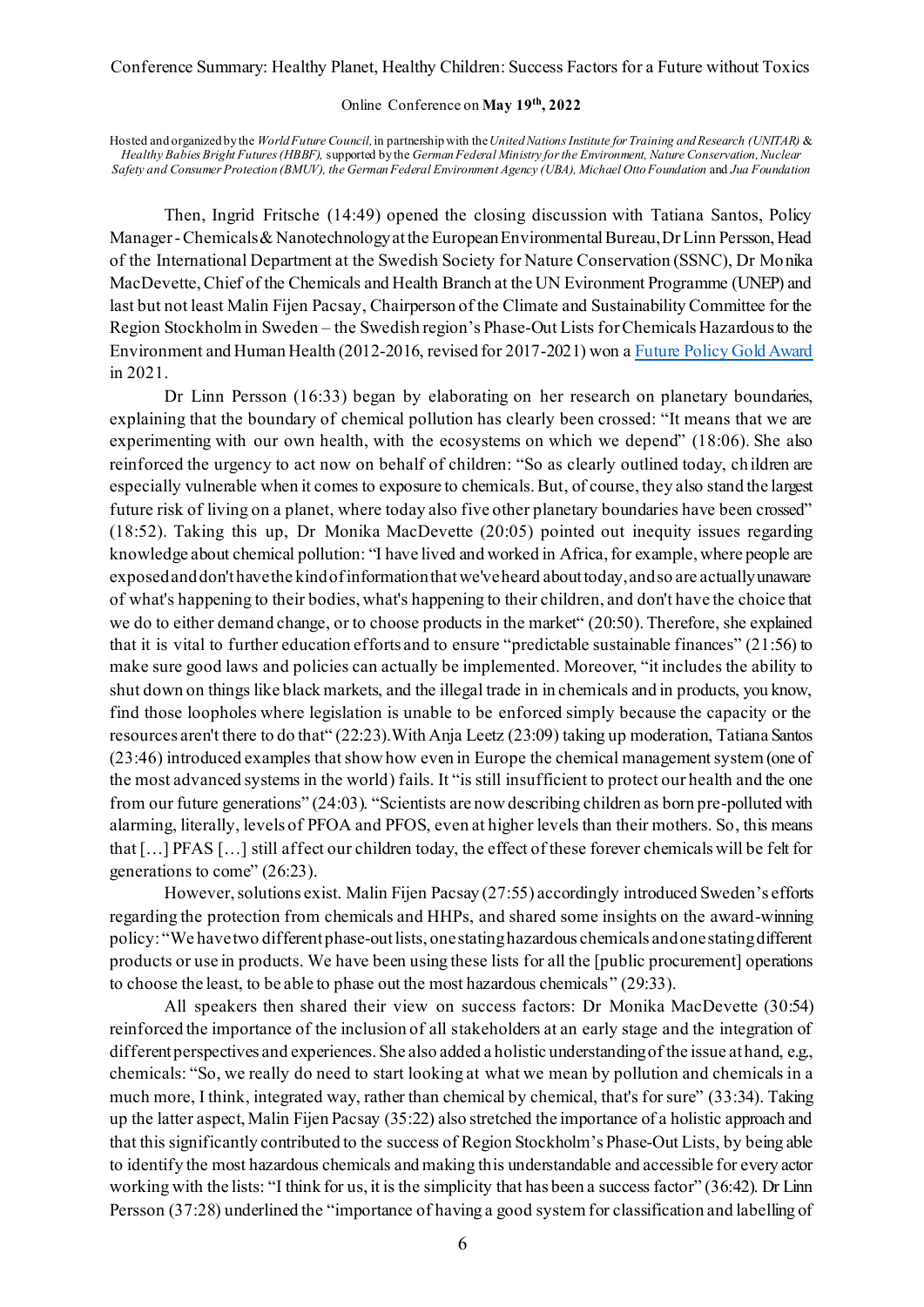#### Online Conference on **May 19th, 2022**

Hosted and organized by the *World Future Council,*in partnership with the*United Nations Institute for Training and Research (UNITAR)* & *Healthy Babies Bright Futures (HBBF),* supported by the *GermanFederal Ministry for the Environment, Nature Conservation, Nuclear Safety and Consumer Protection (BMUV), the German Federal Environment Agency (UBA), Michael Otto Foundation* and *Jua Foundation*

chemicals" (37:42) by referring to the Globally Harmonized System for Classification and Labelling (GHS). <sup>2</sup> She stated that it was important that all countries agreed on a goal, but that "implementation is really lagging behind" (38:17). A solution promising success would be to put a "cap" on production: "without reducing the number of different chemicals in products, we will never be able to increase circularity in our material flows the way that we state that we want to do. We want to have a circular economy and so on, but without reducing the number of substances in our products this will never be possible" (39:20). Tatiana Santos (40:50) supported this claim by relating to the precautionary principle, suggesting "that we don't need specific and very detailed risk assessments rather than making a general assessment and saying, okay, if the chemical is highly problematic and exposure is overused, or it's impacting vulnerable populations, as in the case of children, we don't have time to lose. It's quite interesting that industry doesn't have to prove the safety of the chemicals to market them" (46:24). To stop favoring "market over protection" (43:11) is therefore vital in her opinion.

Coming to the close (44:23), all speakers shared some outlooks on international developments. Dr Monika MacDevette (44:57) shared that in her experience all UN member states show a strong will to tackle chemical pollution and by producing "sound science" (45:42). UNEP will support them in doing so: "There's always that opportunity to create the change that governments themselves say they want, and that they want help in making. And really, we have huge opportunity to do that now" (47:21). Tatiana Santos (48:03) elaborated on the European Commission's Restrictions Roadmap, calling it a "bold approach" (48:23) that, if applied properly, will "greatly accelerate the way Europe eliminates harmful chemicals" (48:32), because being far more holistic. However, she also stretched the need "to be watching officials closely to ensure that they walk the talk and certainly implement this Restrictions Roadmap" (50:09). Dr Linn Persson (50:30) shared that the successful broadening of awareness in the past 10 years on the pollution crisis is making here hopeful for a toxic-free future. On that note, Dr Monika MacDevette (52:06) finally reminded all participants "that each and every one of us can make a difference. Everything we do, everything we bring to the table, all of our expertise, all of our passion, all of our networks, everything: Never forget that you can make a difference" (52:12).

Alexandra Wandel finally closed the event with many thanks to the team at the World Future Council, especially Ingrid Fritsche, Samia Kassid and Anna-Lara Stehn, as well as the technical support (Damian Cramer, Auguste Meister) and media team (Nadine Kas, Anna Khomutkova), without whom this insightful event would not have been possible.

# **Conference follow up: New report launched! Containing key facts on how chemicals impact children, as well as critical policies & policy steps**

In the aftermath of this important event and on the occasion of World Environment Day  $(5<sup>th</sup>$ June 2022), the World Future Council and the United Nations Institute for Training and Research (UNITAR) launched their **new report "A Healthy Planet for Healthy Children"**, which provides key facts on how hazardous chemicals affect children's health, inspires with award-winning policies and highlights the most critical policy recommendations for a toxic-free future. Our full report is now available online – you can find it at this link: https://bit.ly/3NJMbBW.

<sup>&</sup>lt;sup>2</sup> Kyrgyzstan is one of the few countries in the world to make the Globally Harmonized System of Classification and Labelling of Chemicals (GHS) legally binding. The provisions are reflected in the work and budgets of all relevant government agencies and min istries. This inspiring policy received a Future Policy Gold Award in 2021, you can watch a report on it here.